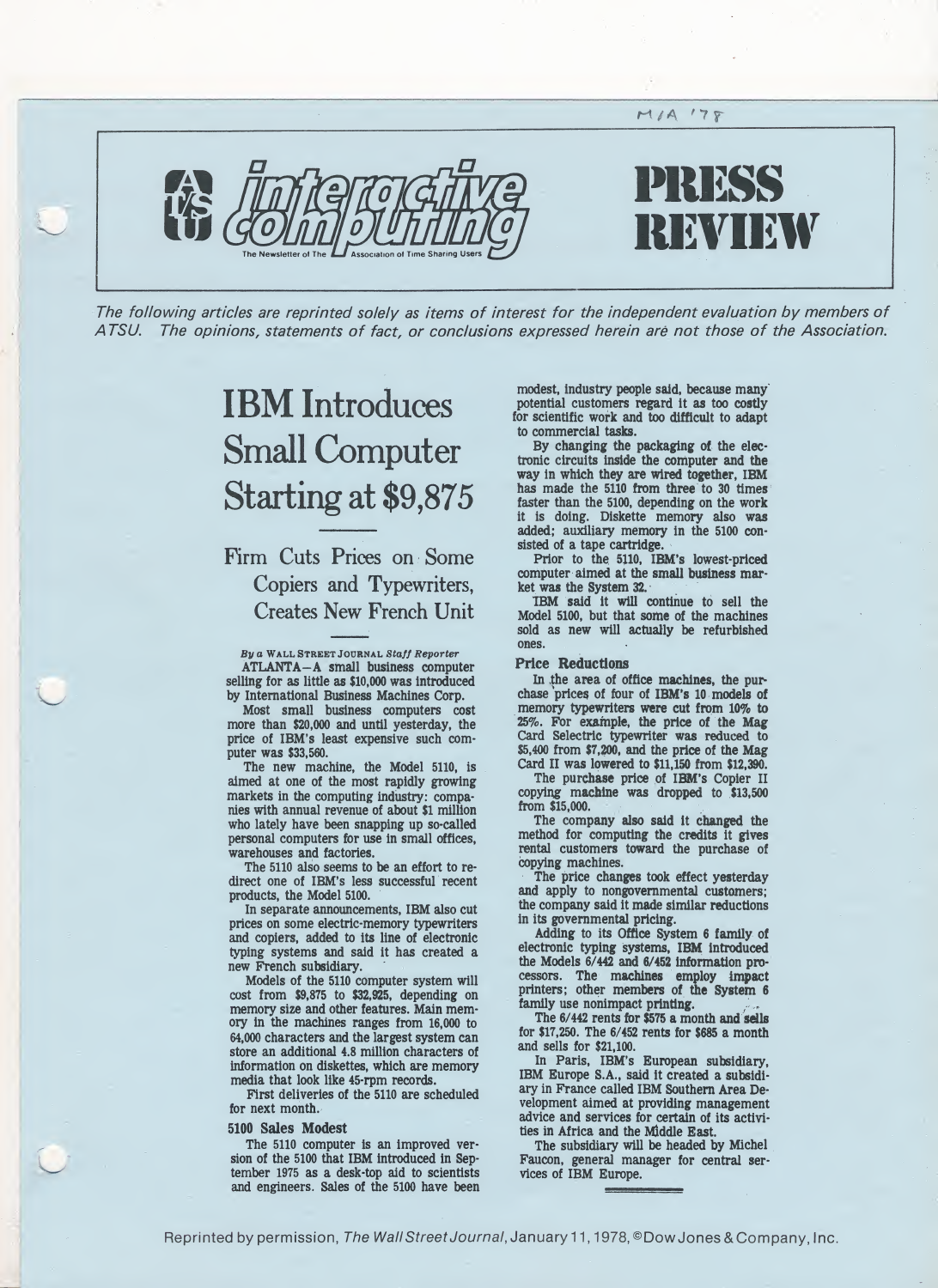# $\begin{array}{lll} \textbf{time} & \textbf{SOFT W} \textbf{AHE} \\ \textbf{time} & \textbf{time} \\ \textbf{time} & \textbf{time} \\ \textbf{time} & \textbf{time} \\ \textbf{time} & \textbf{time} \\ \textbf{time} & \textbf{time} \\ \textbf{time} & \textbf{time} \\ \textbf{time} & \textbf{time} \\ \textbf{time} & \textbf{time} \\ \textbf{time} & \textbf{time} \\ \textbf{time} & \textbf{time} \\ \textbf{time} & \textbf{time} \\ \textbf{time} & \textbf{time} \\ \textbf{time} & \textbf{time} \\ \textbf{time} &$ Remote Services Industry Sees Continued High Growti

NEW YORK — Still cruising through what some observers see as a period of youthful expansion, the remote computing services industry is looking ahead to continued growth rates higher than those of the EDP industry as a whole.

User acceptance of specialized software, consolidation of smaller firms into larger ones, and the growing sophistication of network offerings are enabling the services industry to mature and specialize its products to compete with small computers and mainframes.

Growing pains are surfacing, however. The demand for experienced sales and technical staff is putting a premium on qualified heads, a factor which is limiting growth at certain firms, industry sources claim.

### Enhancing Software

New products, often geared towards specific applications, are being developed, but some firms are enhancing existing software for extra performance and applicability, sources point out.

Acquisitions, too, are helping larger firms enhance their product offerings, whether in a new market area or in a new geographical area. Geographic expansion is underway both domestically and abroad, sources indicate.

According to a study undertaken for the Association of Data Processing Service Organizations (Adapso) by International Data Corp., Waltham, Mass., data processing services revenues for 1976 were some \$3.6 billion with a growth of 16 per cent.

Average growth rate for the next 5 years, the study claims, will be 17 per cent annually.

A spot survey of major time-sharing firms showed general agreement with the Adapso/IDC figures and, in every case, a positive outlook for the months to come.

National CSS of Norwalk, Conn., for instance, saw an "uptrend in revenue growth" for the year just finished, according to Robert Weissman, president. The fourth quarter of 1977 saw a growth of some 18 per cent, he said.

"We've seen a reduction in account attrition — fewer accounts are leaving the firm," Mr. Weissman said when asked to explain the firm's growth and that of the industry as a whole.

Good Year

The year 1978, he said, will be "a good year" for National CSS, although no major product introductions are planned. New mainframes — either IBM 303X or Amdahl  $V/7s$  — are scheduled for installation in the June to October period, he added.

Asked about the consolidation trend in the services industry, Mr. Weissman said the firm is "actively looking" for firms to take over.

"We've set our aspirations higher than before," he commented. However, the industry-wide trend has slowed somewhat, he added.

Only 29 service firms, he noted, have annual revenues greater than \$9 million, but some 2,500 other firms also consider themselves in the services business. "The consolidation trend will continue because this is a highly fragmented industry.

Plans for 1978 include the expansion of sales offices into at least two more cities and the enhancement of the Nomad data base system which last year accounted for some \$10 million in revenues, Mr. Weissman said.

General Electric's Mark 3 timesharing services had an "extremely fine year in 1977" and GE has projected strong growth for the coming 12 months, according to Robert Hench, general manager of the marketing department.

Several new products — a data management package and a Fortran 77 compiler — were introduced last year and are expected to contribute to increased revenues, Mr. Hench said.

Nothing Negative

Looking ahead to the near future, Mr. Hench said: "The pipeline looks strong; there are no serious negative indications on the horizon, at least as far as the industry itself is concerned.'

Control Data Corp., one of the most dominant forces in the data services industry, expects its revenues in that area to increase some 21 per cent to nearly \$300 million this year, according to a spokesman.

Particular areas of strength, the spokesman noted, include structural engineering, Call/370 services from The Service Bureau operation, and several industry-oriented services. Although the firm declined to elaborate on marketing plans for these areas, it was indicated that both new products and enhancements to existing ones will be offered.

And 1978, CDC said, will be "another excellent year," with revenues expected to increase faster than the industry as a whole.

Boeing Computer Services, according to Ron Koval, vice-president of sales, expects growth for 1978 to be in the range of 25 per cent to 30 per cent, similar to that of last year.

Existing products will be enhanced, Mr. Koval said, but no major expansions — either geographic or marketing — are planned. The firm's executive information system (EIS), he noted, will con tinue to produce "good" revenues as it has since its introduction in mid-1977.

Several large-scale IBM 3033 processors are on order for installation at a McLean, Va., data center which will open late this year, the Boeing executive said.

Asked to comment on trends currently affecting the industry, Mr. Koval said that an integration of small computers and large communications networks will be necessary in the future.

"We have to shake out the role of the minicomputer as a front-end device for distributed processing and as a turn-key

stand-alone system," he explained. Boeing, he noted, is considering the problem from both angles.

Tymeshare, Cupertino, Calif., expects  $1978$  to be a good year, "roughly comparable in terms of growth to 1977," according to Ronald W. Branniff, group vice-president for the Computer Services group.

The firm expects to do over  $$100$ million in business, a first for Tymeshare, in 1978, Mr. Branniff said.

Tymeshare is still consolidating its 1977 acquisition of the Western States Banking Association credit card processing operations, Mr. Branniff said, noting that that deal was the largest acquisition the firm has undertaken so far.

Currently, the firm has a "healthy base of customers and we're hiring a lot," the executive said.

Rapidata, Fairfield, N.J., had a <sup>c</sup>

Reprinted with permission, Electronic News, January 9, 1978, ©Fairchild Publications.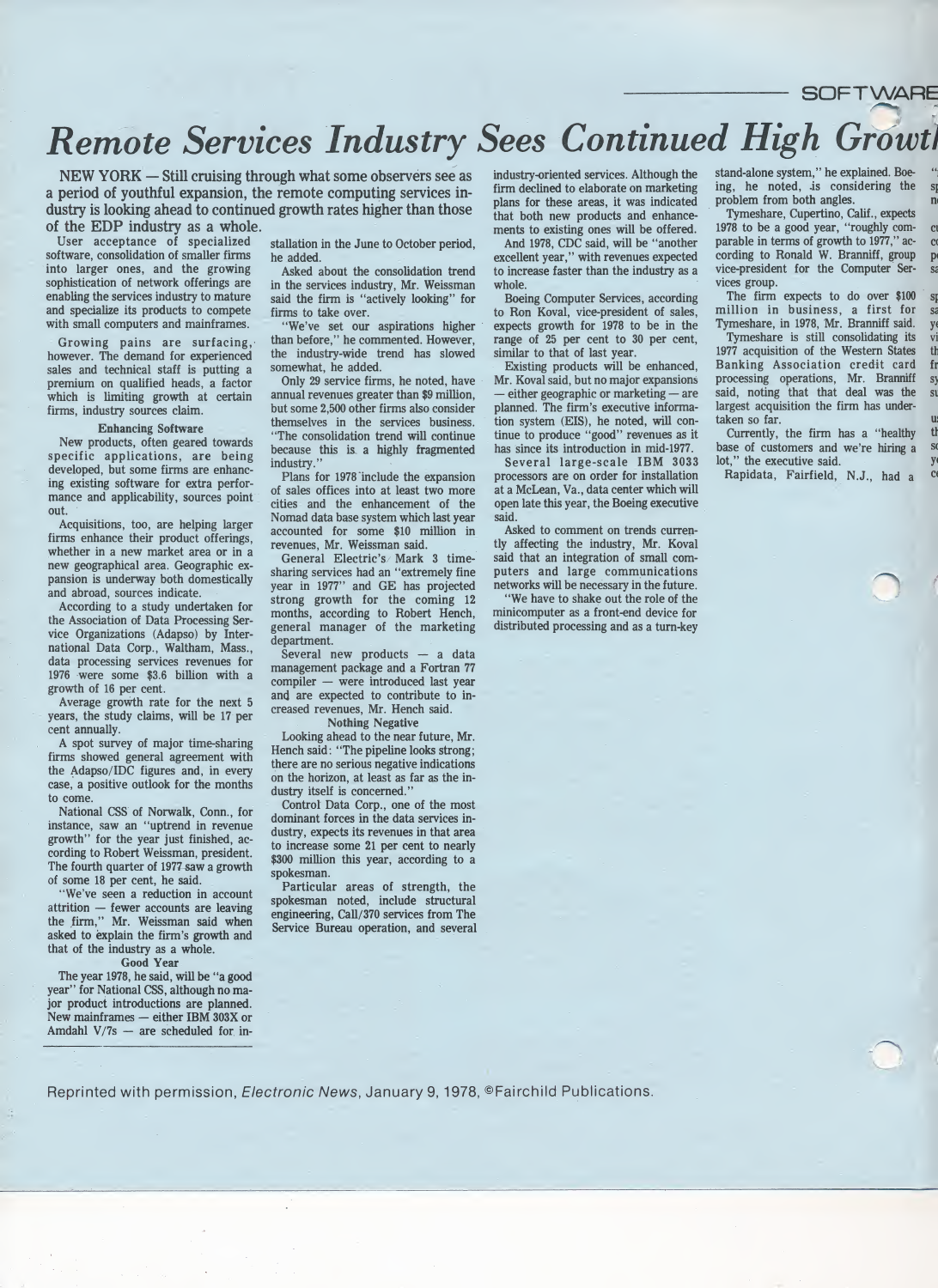^RE & SERVICES wth Rates

loe- "reasonably good year" in 1977, a the spokesman said, noting that 1976 "was not a good year."

ects Revenues for the last 9 months of the om- current fiscal year were up 16 per cent ' ac- compared with the 6 per cent gain exoup perienced for all of 1976, the spokesman<br>Ser- said. said.

Bowne Timesharing, a firm here that \$100 specializes in word processing services, for saw 1977 as "an interesting year, a tough aid. year," according to William Mahony, vice-president of sales. He attributed ates the toughness to increased competition ard from stand-alone word processing miff systems which were marketed by firms the such as IBM and Wang,

der- Despite the resulting "confusion in users minds" — a factor which slowed lthy the selling cycle down — Bowne grew g a some 44 per cent in revenues in the past year and expects to grow by some 30 per <sub>d a</sub> cent in 1978, Mr. Mahony said.

Reprinted with permission, COMPUTERWORLD, January 2,1978, ©Computerworld, Newton, MA 02160

# Users Told Not to Underestimate Cost of Installing Small Machines

By a CW Staff Writer

 $ANAHEIM$ , Calif.  $-$  When it comes to costs, putting in a minicomputer is just like putting in a mainframe: "You have to do your homework," John M. Weir, president of Accounting Datamation, Inc. told a session at a recent conference here.

Installation costs are important because they often exceed hardware costs, he cautioned about 200 attendees at a session on the criteria used in selecting and evaluating a minicomputer.

The installation includes the planning and system design phase, the programming of the system to meet the objectives outlined in the planning phase, implementation of the system and both hardware and software maintenance.

One of the most important cost-cutting hints an organization installing a system can follow is to make a plan and stick with it, Weir said. Following a plan requires the

involvement of the people in the firm where work habits are to change because of the system, such changes should be anticipated, he said.

The most important change that will take place when the mini is installed will be the in creased efficiency of management, he added.

# 'Pay as You Go'

In order to follow a plan, the organization should be aware of the areas that need to be automated. Some applications may be of marginal value to the business, he told the group.

The best way to make sure a system is cost-justified is to adopt a "pay-as-you-go" pro gram of savings, he said.

Management should be heavily involved in the study  $\cdot$ of which system to choose and the implementation plan, he noted. All the design work should not be left to others; if management is to make the final decisions, there is "no

substitute for you in management of the business to get involved."

System design should be un dertaken by the people who know why an application should be performed a certain way. Final responsibility for how an application is run should lie with its user, who should sign off on a description of what work is wanted, he recommended.

Programming of the system can be done by an in-house programmer, software consultant or by the vendor who sold the system. If the user chooses to go to a person outside his organization to write the programs, he should look for someone who is familiar with his business.

The user should go visit an installation, Weir advised. Even if that particular installation is not doing exactly what the user wants to do, "you'll come out of the place with good ideas," Weir said.